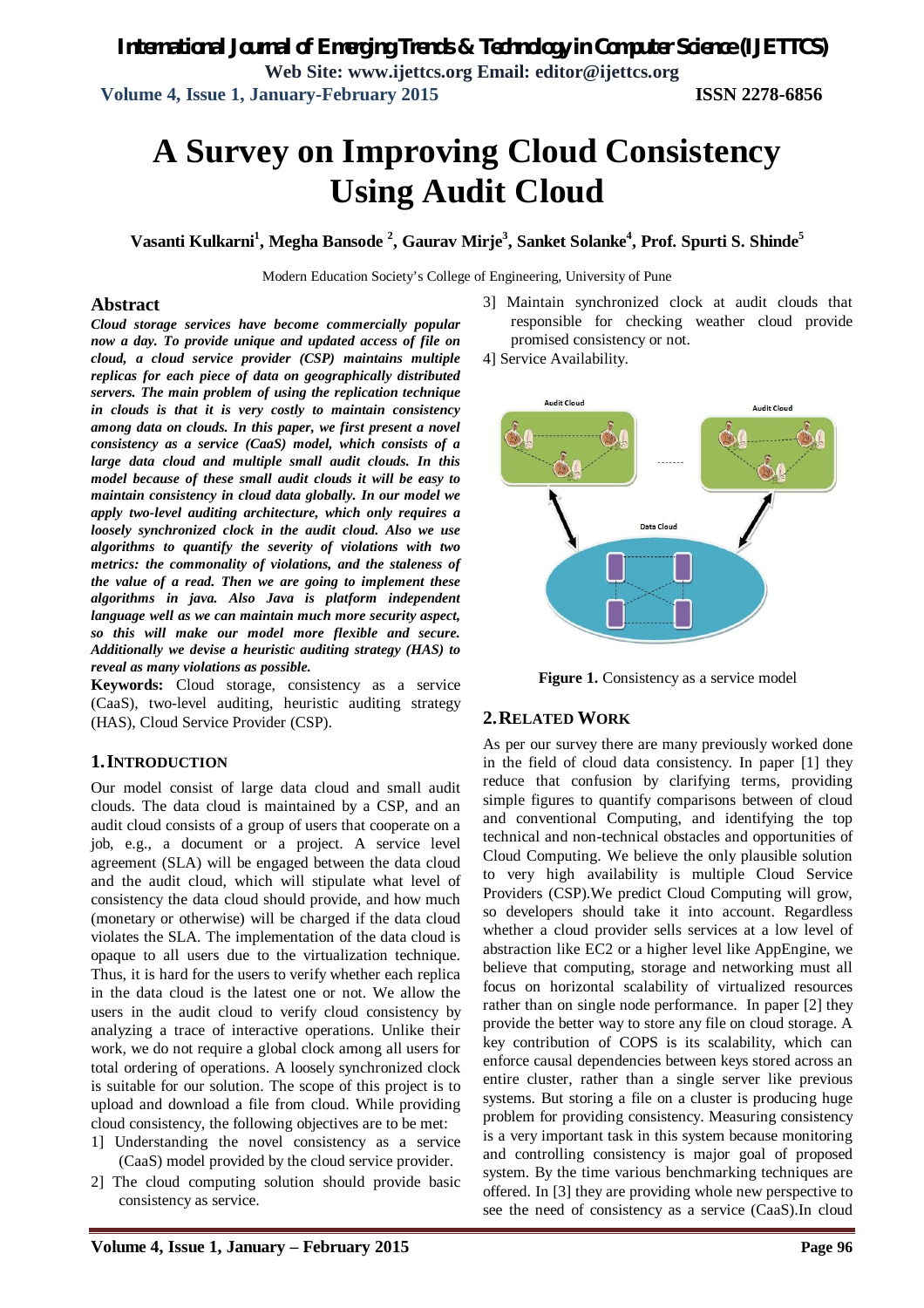# *International Journal of Emerging Trends & Technology in Computer Science (IJETTCS)* **Web Site: www.ijettcs.org Email: editor@ijettcs.org**

 **Volume 4, Issue 1, January-February 2015 ISSN 2278-6856**

computing storage services, every service request has an associated cost. In particular, it is possible to assign a very precise monetary cost to consistency protocols (i.e., the number of service calls needed to ensure the consistency level times the cost per call). Therefore, in cloud storage services, consistency not only influences the performance and availability of the systems but also the overall operational cost. In [4] to know the consistency models we have studied local and global consistency model of Dengyong Zhou, Olivier Bousquet, and Thomas Navin Lal. The key to semi-supervised learning problems is the consistency assumption, which essentially requires a classifying function to be sufficiently smooth with respect to the intrinsic structure revealed by a huge amount of labeled and unlabeled points. We proposed a simple algorithm to obtain such a solution, which demonstrated effective use of unlabeled data in experiments including toy data, digit recognition and text categorization.

### **3.Proposed System Design**

#### **3.1. Design and Implementation Constraints**

Main Objective of this project is to upload and download a file from cloud. While downloading file from cloud, we are checking whether the file is updated version or not. Also finding out time require updating the file within multiple servers. 1] providing the upload and download tab with brows feature.2] Button to submit the file on cloud.3] Text Label to display warnings, exceptions and errors.4] Message boxes to display messages to user such as operation successful or not.

#### **3.2. Assumptions and Dependencies**

#### **1. Assumptions:**

- In general it has been assumed that the user has complete knowledge of the system that means user is not a naïve user.
- The software is as user friendly as possible but at the same time keeping in minds user requirements.
- All the PCs must have Windows OS with .NET framework on it and configured to form a cluster.

#### **2. Dependencies:**

 It depends that the one should follow the international standards for the generating the User ID & should fill the related information in the proper format.

#### **3.3. User Classes and Characteristics:**

This type of systems should be used by any type of users. Because of this, system shall include a clear documentation, which should be understandable by elementary computer users. There are various kinds of users for the product. Who are:-

- 1] Admin who will be acting as the controller.
- 2] Customer who will be using the above features by accessing the Software.

Both users make effective use of cloud service provided by service provider.

# **4.ALGORITHM USED**

From paper [8] we find the efficient algorithm which we are going to implement in our model. We are using JAVA language to implement this algorithm. This algorithm is for Local Consistency Auditing. The steps in algorithm are as follows:

- 1] Initial User Operation Table (UOT) with Ø
- 2] While issue an operation op do
- 3] If  $op = W$  (a) then
- 4] Record W (a) in UOT
- 5] If op  $= r$  (a) then
- 6] W (b)  $\epsilon$  UOT is the last write
- 7] If W (a)  $\rightarrow$  W(b) then
- 8] Read-your-write consistency is violated
- 9]  $R(c) \in UOT$  is the last read
- 10] If W (a)  $\rightarrow$  W(c) then
- 11] Monotonic-read consistency is violated
- 12] Record r (a) in UOT
- Where,
- W (a) Write operation
- R (a) Read operation

# **5.DETAILED DESIGN**

#### **5.1. State-Transition Diagram**





**Figure 2.** State Transition Diagram